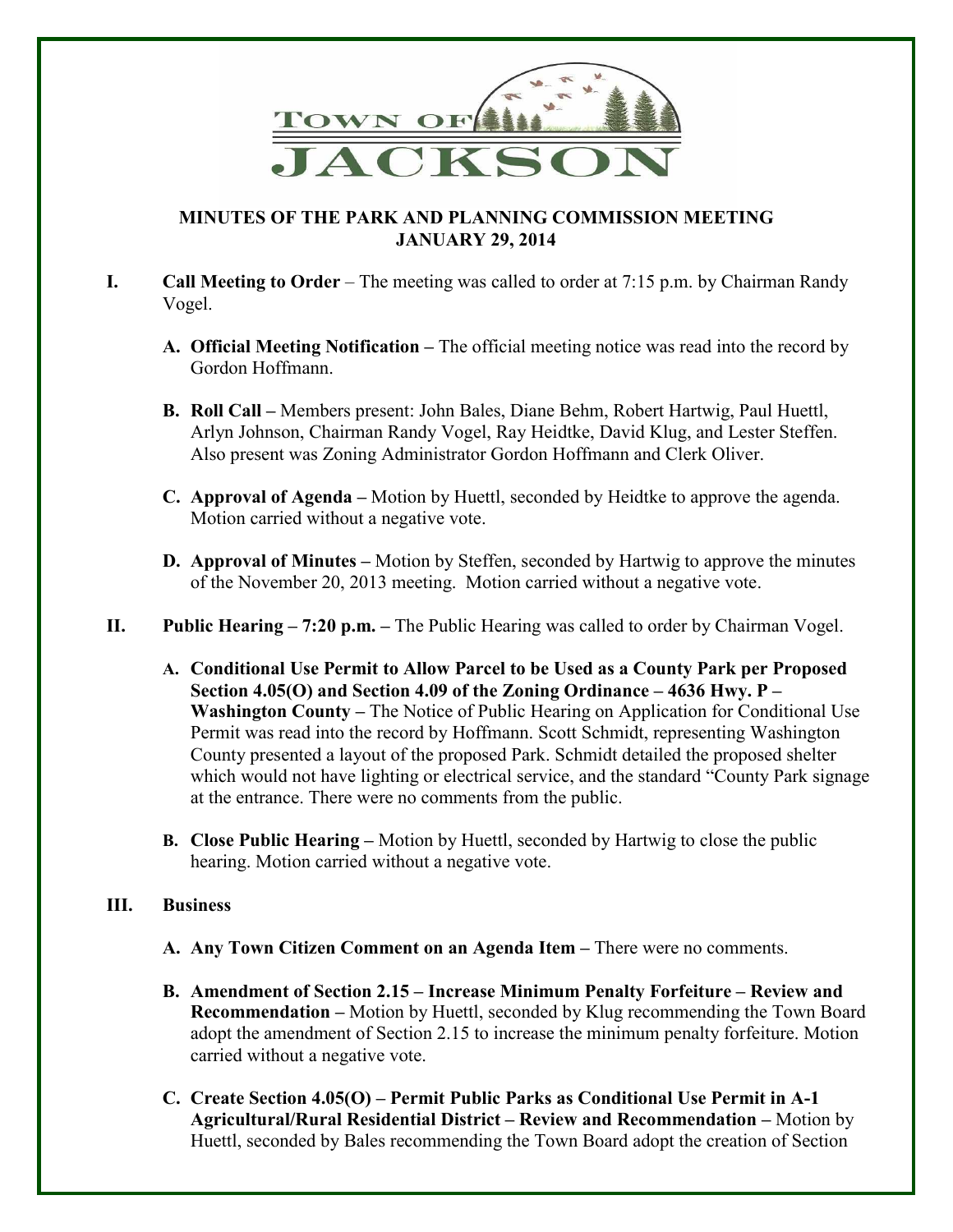#### **MINUTES OF THE PARK AND PLANNING COMMISSION JANUARY 29, 2014 PAGE 2**

4.05(O) to permit public parks as a Conditional Use Permit in the A-1 Agricultural/Rural Residential District. Motion carried without a negative vote.

- **D. Amend Section 4.12 Wireless Telecommunication Facility – Review and Recommendation –** Motion by Huettl, seconded by Klug recommending the Town Board adopt the amendment to Section 4.12 Wireless Telecommunication Facility. Motion carried without a negative vote.
- **E. Conditional Use Permit to allow Parcel to be Used as a County Park per Proposed Section 4.05(O) and Section 4.09 of the Zoning Ordinance – 4636 Hwy. P – Washington County – Review and Action –** Motion by Huettl, seconded by Behm to approve Conditional Use Permit J-14-002 as amended, subject to the Town Board adoption of the ordinance creating 4.05(O) of the Zoning Ordinance which would allow public parks as a conditional use in the A-1/Agricultural/Rural Residential District. Motion carried without a negative vote.
- **F. Temporary Hours of Operation Expansion per Conditional Use Permit J-09-005 3.3 – April thru June 2014 – 675 Pleasant Valley Road – Payne & Dolan Inc. – Review and Action -** Motion by Huettl, seconded by Hartwig to allow for the expansion of hours of operation from April thru June 2014 for Payne & Dolan Inc., operating under CUP J-09- 005. Motion carried without a negative vote.
- **G. Washington County Landmark Application – 1125 Western Avenue – Joseph and Jerry Borchard, Owners – Discussion –** Hoffmann provided the commission members with an update on the application made to the Washington County Landmark Committee by Joseph and Jerry Borchard to have the property located at 1125 Western Avenue, Town of Jackson (the blacksmith shop located in Kirchhayn) designated as a landmark.
- **H. Building Inspectors Report – 2013 –** Hoffmann provided the commission members with a summary report of 2013 building inspection activity; the total value of permits issued was \$9,587,008.
- **I. Zoning Administrator's Report –** Hoffmann reported on a Hwy. 60 property that was sold with a portion of land split off that is now inaccessible (created an island). The Lannon Stone CUP will be on the agenda next month; Lannon Stone has purchased the stone house property next to the quarry. The Sigmund arbitration is ongoing.
- **J. Correspondence –** Hoffmann Nothing additional. Chairman Vogel reported he received a summary of the 2013 Park Fund bank balances and activity from the Clerk's office.
- **IV. Adjournment –** Motion by Johnson, seconded by Huettl to adjourn. Motion carried without a negative vote.

\_\_\_\_\_\_\_\_\_\_\_\_\_\_\_\_\_\_\_\_\_\_\_\_\_\_\_\_\_\_\_\_\_ \_\_\_\_\_\_\_\_\_\_\_\_\_\_\_\_\_\_\_\_\_\_\_\_\_\_\_\_\_\_\_\_\_

Respectfully submitted,

Gordon Hoffmann, Zoning Administrator Julia Oliver, Town Clerk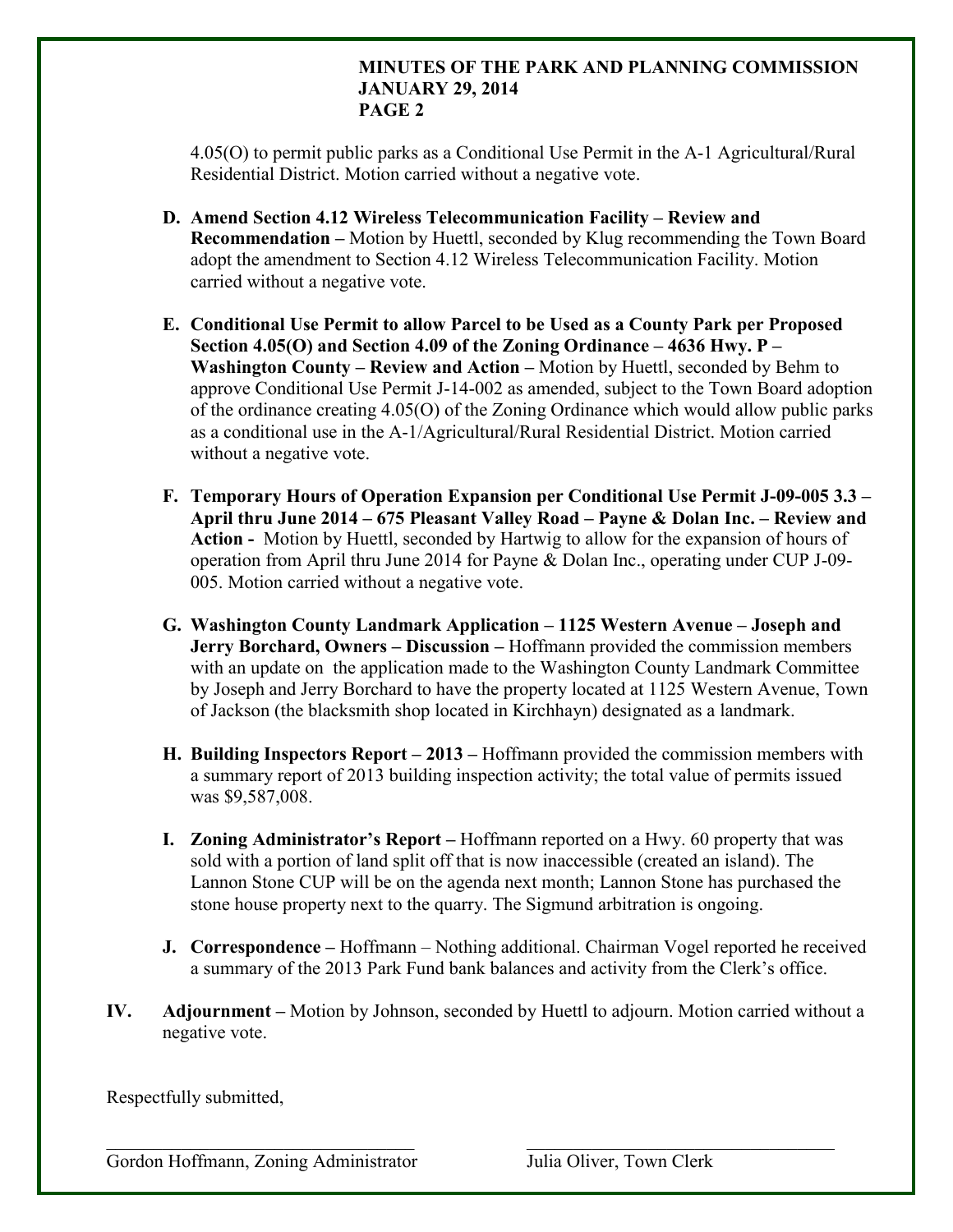

## **MINUTES OF THE PARK AND PLANNING COMMISSION MEETING MARCH 26, 2014**

- **I. Call Meeting to Order** The meeting was called to order at 7:00 p.m. by Vice-Chairman David Klug.
	- **A. Official Meeting Notification –** The official meeting notice was read into the record by Gordon Hoffmann.
	- **B. Roll Call –** Members present: John Bales, Robert Hartwig, Paul Huettl, Ray Heidtke, Vice-Chairman David Klug, and Lester Steffen. Also present was Zoning Administrator Gordon Hoffmann and Clerk Oliver. Chairman Randy Vogel and Arlyn Johnson were excused. Diane Behm was absent.
	- **C. Approval of Agenda –** Motion by Huettl, seconded by Steffen to approve the agenda. Motion carried.
	- **D. Approval of Minutes** Motion by Heidtke, seconded by Steffen to approve the minutes of the January 29, 2014 meeting. Motion carried.

#### **II. Business**

- A. Any Town Citizen Comment on an Agenda Item There were no comments.
- **B. Conditional Use Permit J-14-001 – Lannon Stone Products, Inc. – Pleasant Valley Road – Hans Dawson – Review and Action –** Hoffmann noted the document was the same as the previous year with the exception of #2; the use area has changed with the purchase of the private property (Stern family property) east of the main entrance to Lannon Stone. Motion by Bales, seconded by Hartwig to adopt Conditional Use Permit J-14-001. Motion carried without a negative vote.
- **C. Site Plan Approval – Lannon Stone Products, Inc. – Pleasant Valley Road – Hans Dawson – Review and Action –** Dawson explained that he would like to extend the berm that is currently along Pleasant Valley Road across the purchased private property (Stern family property). Motion by Huettl, seconded by Hartwig to approve the site plan for Lannon Stone Products, Inc. Motion carried without a negative vote.
- **D. Conservation Easement – Section 14 – Peg Kohring, Director, The Conservation Fund –** Kohring gave a brief history of the Conservation Fund, and further explained the importance of preserving areas that will hold storm water. Kohring mentioned the Conservation Fund feels it makes more sense to have land remain forest or farmland rather than parkland. John Kruse, owner of the farmland explained his interest in the project. Hoffmann noted that this action would take land that can be improved and extracts it from the Town tax base as developable. Kohring explained that the Conservation Fund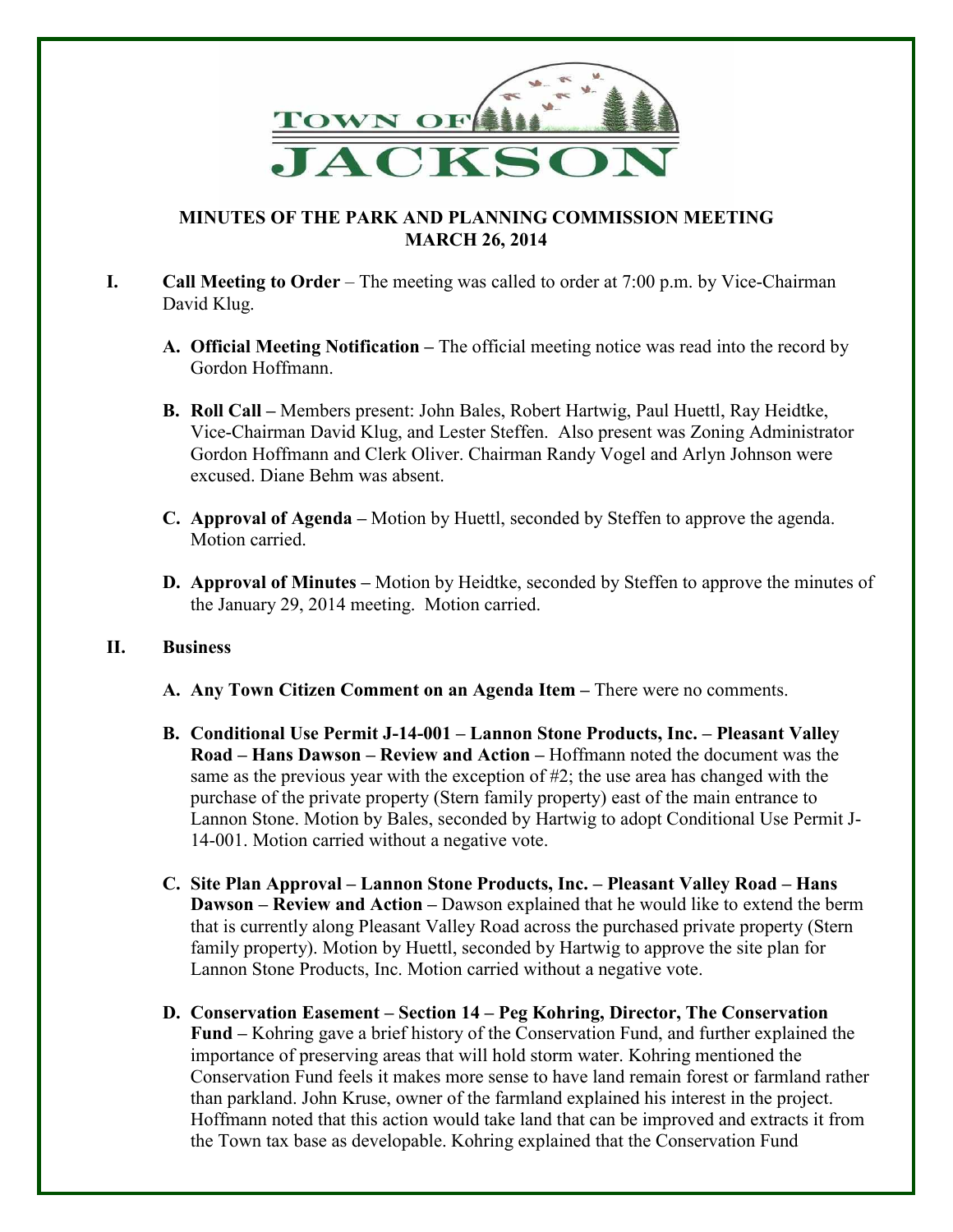#### **MINUTES OF THE PARK AND PLANNING COMMISSION MARCH 26, 2014 PAGE 2**

purchases the easement from the owner which stipulates the land will remain farmland. The purchase funds allow the property owner to pay down the current debt on the property while retaining ownership. After further discussion motion by Bales, seconded by Steffen to table the discussion until the next meeting. Motion carried without a negative vote.

- **E. Preliminary Land Division – 2715 Pleasant Valley Road – Sarah King – Review and Recommendation –** No action; King did not attend the meeting.
- **F. Zoning Administrator's Report –** Hoffmann reported on the Sigmund lawsuit settlement and a Wisconsin Towns Association article related to easements.
- **G. Correspondence –** Hoffmann with additional comments from Town Chairman Heidtke gave the Commission members an update on the Village Water Extension Project.

The next meeting will be held on April 23, 2014.

## **III. Adjournment –** Motion by Bales, seconded by Huettl to adjourn. Motion carried.

Respectfully submitted,

 $\mathcal{L}_\mathcal{L}$  , which is a set of the set of the set of the set of the set of the set of the set of the set of the set of the set of the set of the set of the set of the set of the set of the set of the set of the set of Gordon Hoffmann, Zoning Administrator

 $\mathcal{L}_\mathcal{L}$  , which is a set of the set of the set of the set of the set of the set of the set of the set of the set of the set of the set of the set of the set of the set of the set of the set of the set of the set of Julia Oliver, Town Clerk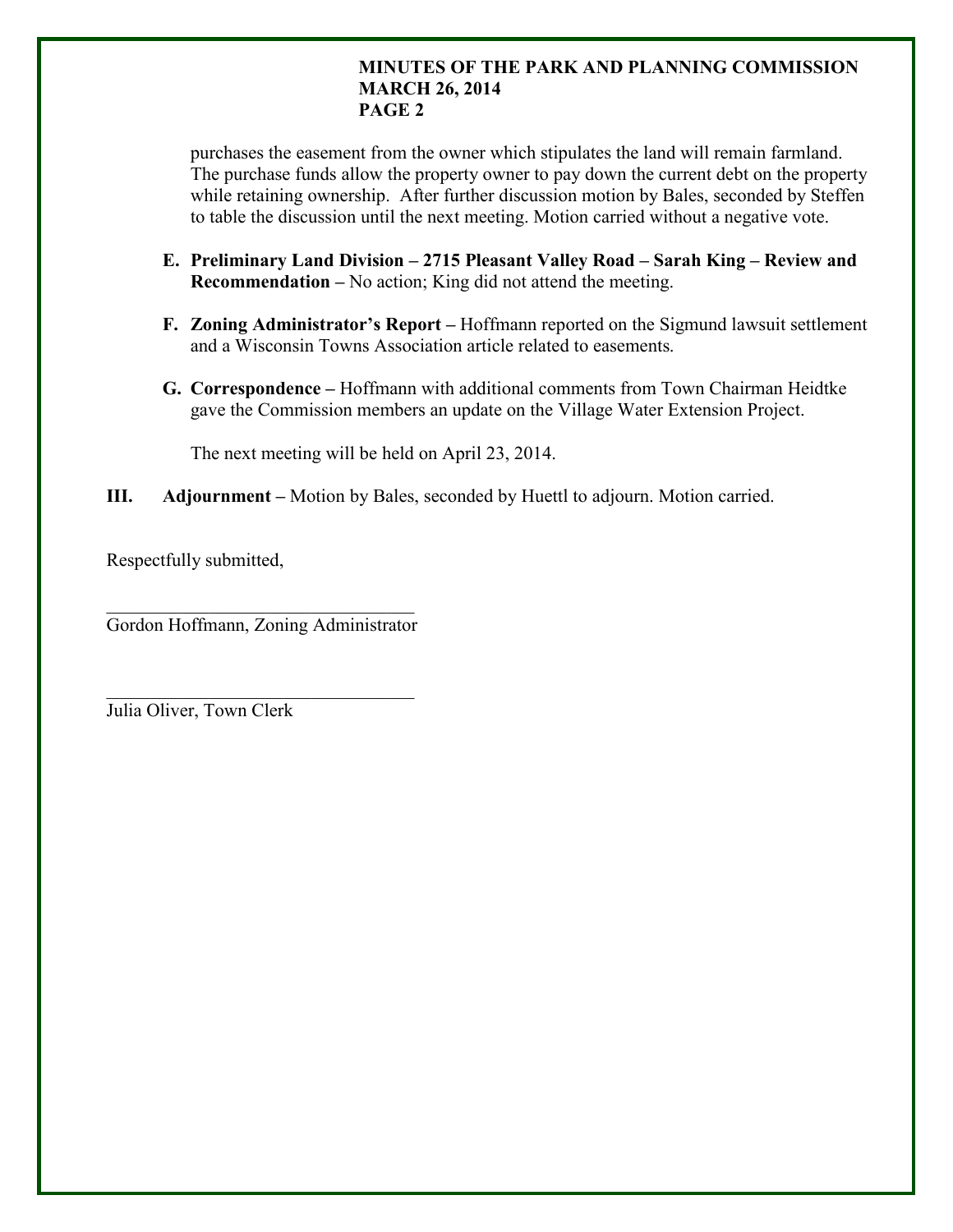

## **MINUTES OF THE PARK AND PLANNING COMMISSION MEETING APRIL 23, 2014**

- **I. Call Meeting to Order** The meeting was called to order at 7:00 p.m. by Chairman Randy Vogel.
	- **A. Official Meeting Notification –** The official meeting notice was read into the record by Gordon Hoffmann.
	- **B. Roll Call –** Members present: John Bales, Diane Behm, Robert Hartwig, Paul Huettl, Arlyn Johnson, Chairman Randy Vogel, Ray Heidtke, Lester Steffen, and David Klug. Also present was Zoning Administrator Gordon Hoffmann. Treasurer Paul Eilbes clerked the meeting.
	- **C. Approval of Agenda –** Motion by Huettl, seconded by Klug to approve the agenda. Motion carried without a negative vote.
	- **D. Approval of Minutes –** Minutes of the March 26, 2014 meeting were read by Hoffmann. Motion by Steffen, seconded by Huettl to approve the minutes. Motion carried without a negative vote.

#### **II. Business**

- **A.** Any Town Citizen Comment on an Agenda Item Resident Jeff Wenzel, 3145 Country Aire Drive, commented on Agenda Item B. Wenzel urged approval of Kruse family plan, as the alternative could be sale to the DNR. Resident Shawn Maney, 3138 Country Aire Drive, commented on Agenda Item B. Maney urged consideration and approval of plan, and that farmland on the tax roll is better than weeds not on the tax roll.
- **B. Conservation Easement Section 14 – Peg Kohring, Director, The Conservation Fund – John and Pam Kruse - Owners – Discussion –** Hartwig recused himself from the Commission for this item. Hoffmann noted that on the map copy presented, all but 12 acres surrounding the home site would be within the proposed easement. Hoffmann explained that his concern is the creation of a domino effect removing land that could be developed in the future. Kohring was not in attendance. John Kruse read a prepared statement, detailing the history and use of Pinewood Farm, the desire to preserve farmland in the Town, and the history of the purchase of the Pecher Farm. Kruse also stated that the acreage left out of the easement would be along Highway 60 for possible future development. Kruse further explained the process of setting up the easement, and that the map presented was done by the Conservation Fund and was not a final survey. Discussion was supportive, but asked if there could be some flexibility in the size or shape of the front parcel. Kruse was asked to return with a Certified Survey Map, and a land agreement that would tie the two parcels together, to prevent the easement becoming landlocked in the future.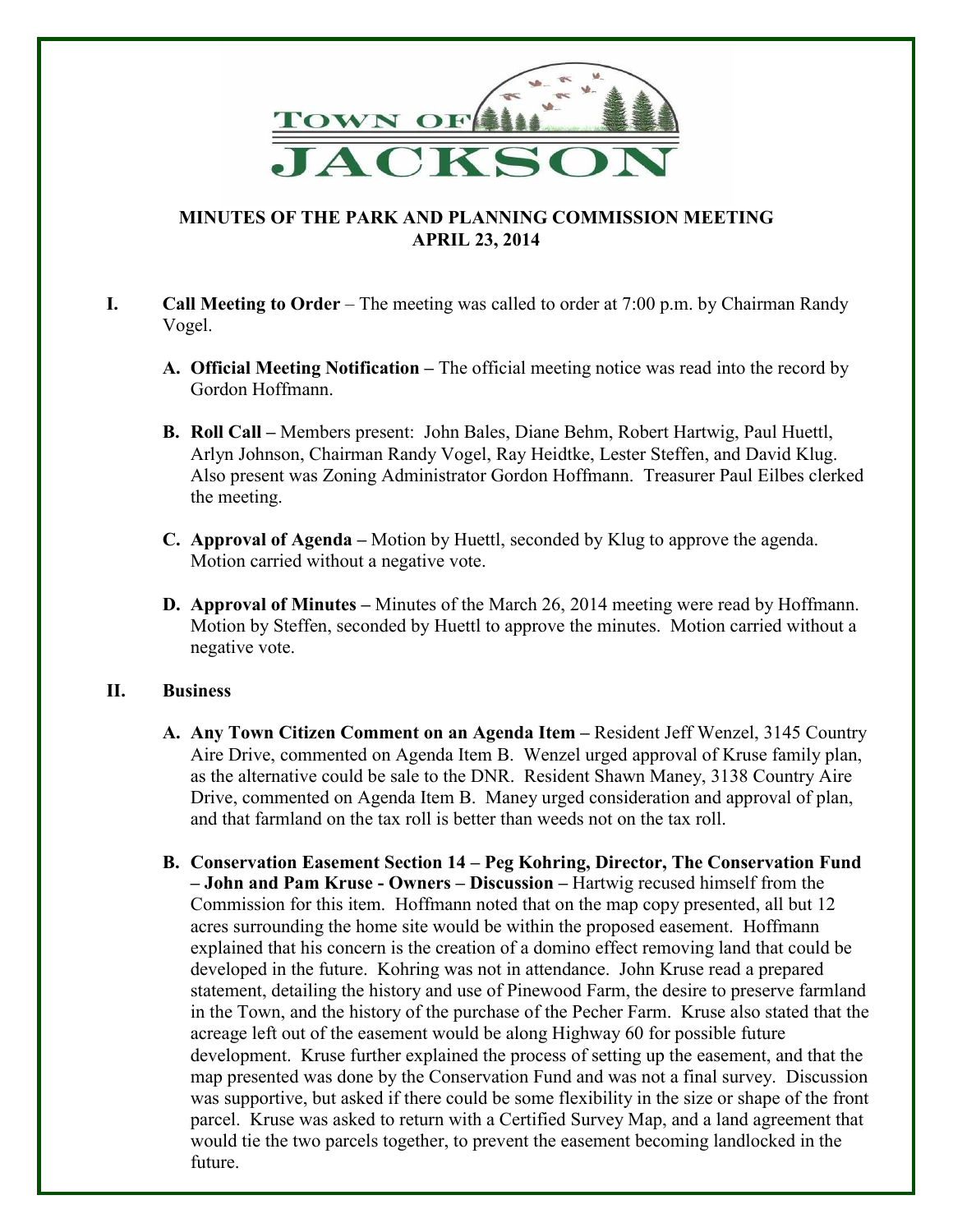#### **MINUTES OF THE PARK AND PLANNING COMMISSION MEETING APRIL 23, 2014 PAGE 2**

- **C. Preliminary Land Division – 2715 Pleasant Valley Road – Sarah King - Review and Recommendation –** Hoffmann distributed provisional maps and stated that at the March 26, 2014 meeting a request was made to create a two parcel division of an existing parcel, with the intent to build on the second parcel. The issue is that the current parcel is zoned A-1 but is less than ten acres. A-1 zoning requires a minimum five acre parcel. Hoffmann said that this is an attempt to split the parcel without re-zoning the property, by creating a two-parcel cluster development, with open space. The Board of Appeals would need to grant a variance for this split. Hoffmann further stated that re-zoning of the parcel could be done in the future, as part of a comprehensive re-zoning in the Town. Sarah King stated that the current house on the parcel is non-conforming, as it is too close to the road. King said this will give them the opportunity to put up a new dwelling set further back. This could also present a lease opportunity for the first house in the future. Consensus was that Drawing "A" provided would be the better option. Hoffmann stated that no action need be taken tonight, and that King should get with surveyor to prepare a formal plan to bring back to the Commission, with the understanding that the Board of Appeals would then grant the required variance.
- **D. Certified Survey Map – Living Word Lutheran High School – 2230 Living Word Lane – Kristin McGraw – Review & Action –** McGraw, representing Groth Design Group, presented a Certified Survey Map approved by the Village of Jackson, and explained that the issue was that the proposed addition encroaches on the current water main and easement. The Village Plan Commission was scheduled to meet on April 24 to act on the proposed change to the main and easement. Motion by Johnson, seconded by Huettl, to recommend approval of the Certified Survey Map, subject to approval of the easement change by the Village of Jackson, and to recommend Town Board approval. Motion carried without a negative vote.
- **E. Living Word Lutheran High School Addition – 2230 Living Word Lane – Kristin McGraw – Review & Action –** McGraw presented plans for the proposed addition to the school. The addition would add 5200 square feet of ground floor space to be utilized as a cafeteria and athletic training room, and 3300 square feet of basement storage area. Johnson asked if there were landscape plans. McGraw said that they were not sure of the landscaping intentions yet. Hoffmann stated that landscaping plans could be submitted at a later date. Motion by Johnson, seconded by Klug, approving the Living Word Lutheran High School addition plan. Motion carried without a negative vote.
- **F. Zoning Administrator's Report** Hoffmann had no report.
- **G. Correspondence –** Vogel stated that the Commission had received correspondence from the Conservation Fund which explained the Greenseams flood management program.

The next meeting will be held on Wednesday, May 28, 2014, at 7:00 PM.

**III. Adjournment –** Motion by Heidtke, seconded by Johnson to adjourn. Motion carried without a negative vote.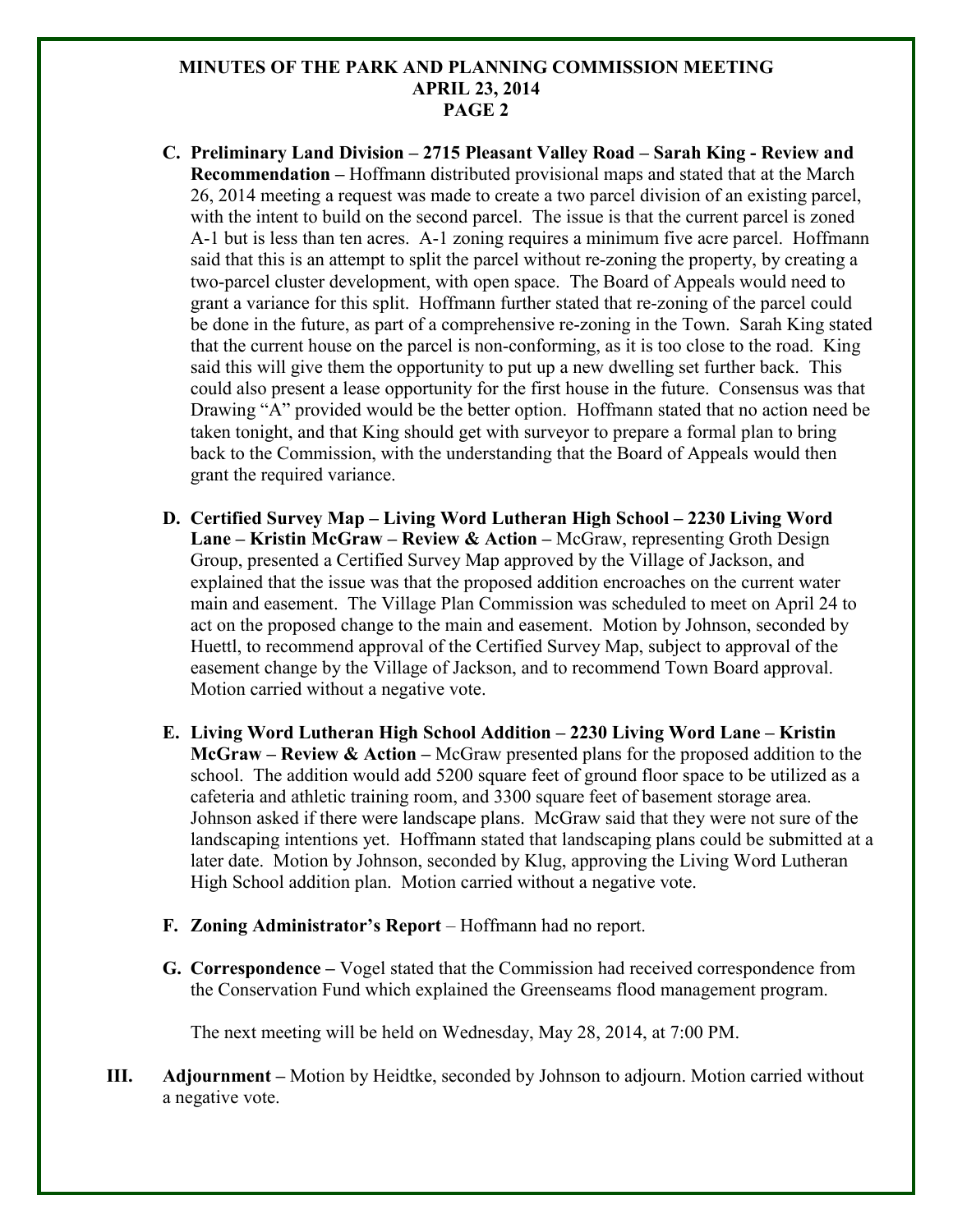## **MINUTES OF THE PARK AND PLANNING COMMISSION MEETING APRIL 23, 2014 PAGE 3**

Respectfully submitted,

 $\mathcal{L}_\mathcal{L}$  , which is a set of the set of the set of the set of the set of the set of the set of the set of the set of the set of the set of the set of the set of the set of the set of the set of the set of the set of Gordon Hoffmann, Zoning Administrator

 $\mathcal{L}_\mathcal{L}$  , which is a set of the set of the set of the set of the set of the set of the set of the set of the set of the set of the set of the set of the set of the set of the set of the set of the set of the set of

Paul A. Eilbes, Treasurer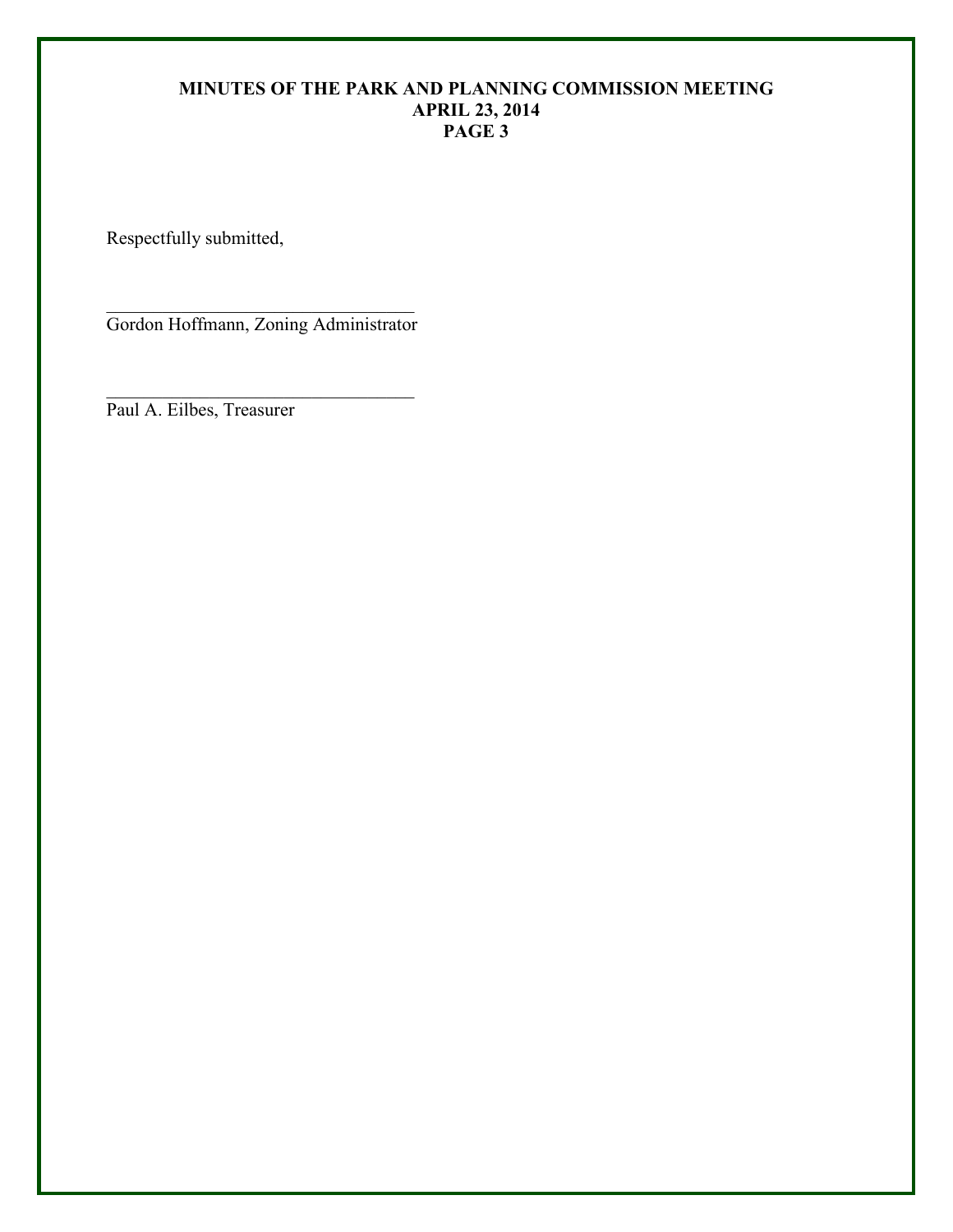

## **MINUTES OF THE PARK AND PLANNING COMMISSION MEETING JUNE 25, 2014**

- **I. Call Meeting to Order** The meeting was called to order at 7:00 p.m. by Chairman Randy Vogel.
	- **A. Official Meeting Notification –** The official meeting notice was read into the record by Gordon Hoffmann.
	- **B. Roll Call –** Members present: John Bales, Dan Kufahl, Paul Huettl, Ray Heidtke, David Klug, and Lester Steffen. Also present was Zoning Administrator Gordon Hoffmann and Clerk Oliver. Arlyn Johnson and Diane Behm were excused.
	- **C. Approval of Agenda –** Motion by Heidtke, seconded by Klug to approve the agenda. Motion carried.
	- **D. Approval of Minutes –** Motion by Steffen, seconded by Huettl to approve the minutes of the May 28, 2014 meeting. Motion carried.

#### **II. Business**

- **A.** Any Town Citizen Comment on an Agenda Item There were no comments.
- **B. Certified Survey Map – Living Word Lutheran High School – 2230 Living Word Lane – Kristin McGraw – Review and Action –** Hoffmann commented that there were no changes to the CSM; there was an adjustment for the easement. Hoffmann noted the Village approved the map at their last meeting. Motion by Huettl, seconded by Bales to approve the Certified Survey Map for Living Word High School, and to recommend the Town Board approve the Certified Survey Map at their next meeting. Motion carried.
- **C. Certified Survey Map - Scott and Richard Luenberg – 3322 and 3314 Hwy. P – Review and Action – It was noted the CSM is being done to create the 20' wide utility** easement to allow for sewer and water to both parcels in the future. Motion by Huettl, seconded by Klug to approve the Certified Survey Map for Scott Luenberg and Richard Luenberg, and to recommend the Town Board approve the Certified Survey Map at their next meeting. Motion carried.
- **D. DNR Parking Lots – Jackson Marsh Wildlife Area – Dawn Luehrs – Information –** Hoffmann stated he received information from Luehrs that the WI DNR will be increasing the size of their four parking lots in the Town; two lots are on Pleasant Valley Road, one lot is on County M and one lot is on County G. Hoffmann further explained the Town has no control over DNR land and that this was an informational agenda item only.
- **E. Zoning Administrator's Report –** Hoffmann reported on a complaint received from David Tucholka about his neighbor's property located at 2542 Dove Drive. The property